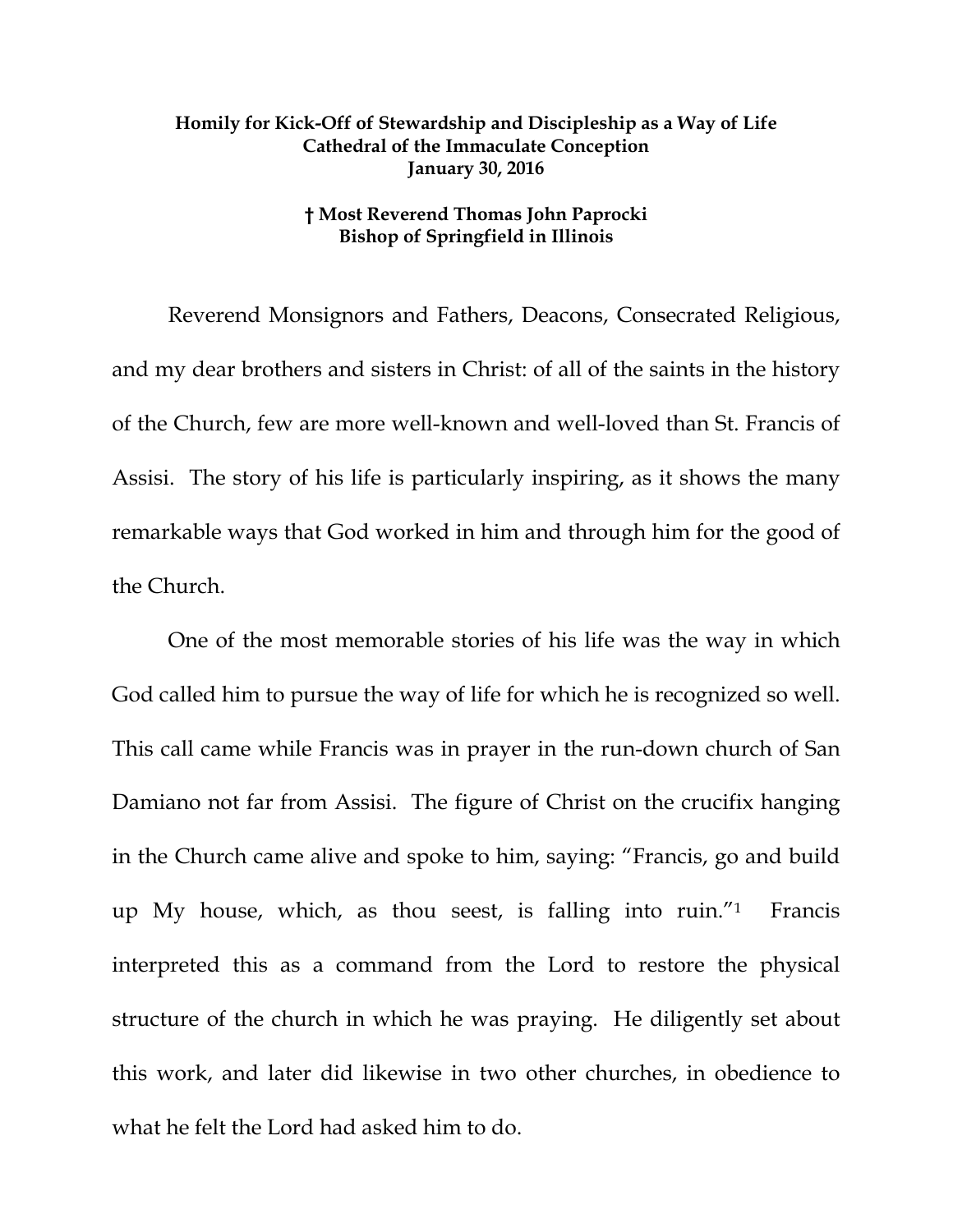Having completed this work, Francis began to realize that the Lord was calling him to an even greater work of renewal. The material work was to serve as a prefiguring<sup>2</sup> to the spiritual renewal of the Church, to which Francis would dedicate the rest of his life through the founding and activity of a new religious order which is commonly referred to as the Franciscans. This order, along with other religious orders and efforts of many on behalf of the Church, has renewed the Church in profound ways which continue to impact us today.

I bring this story up because I believe it offers several parallels to the circumstances in which we find ourselves, particularly as we celebrate this Mass of Kick-Off for Discipleship and Stewardship as a way of life in our diocese. This way of life is not the result of a new idea or due to random chance. Rather, as in the case of the unfolding of the Lord's plan for the life of St. Francis, so too is way of life the result of a development that has been building for some time.

Just as we can look to that physical church of San Damiano as an important part of the story of St. Francis, so too we look to the physical church of this Cathedral as an important element of the road that brings us to where we are today.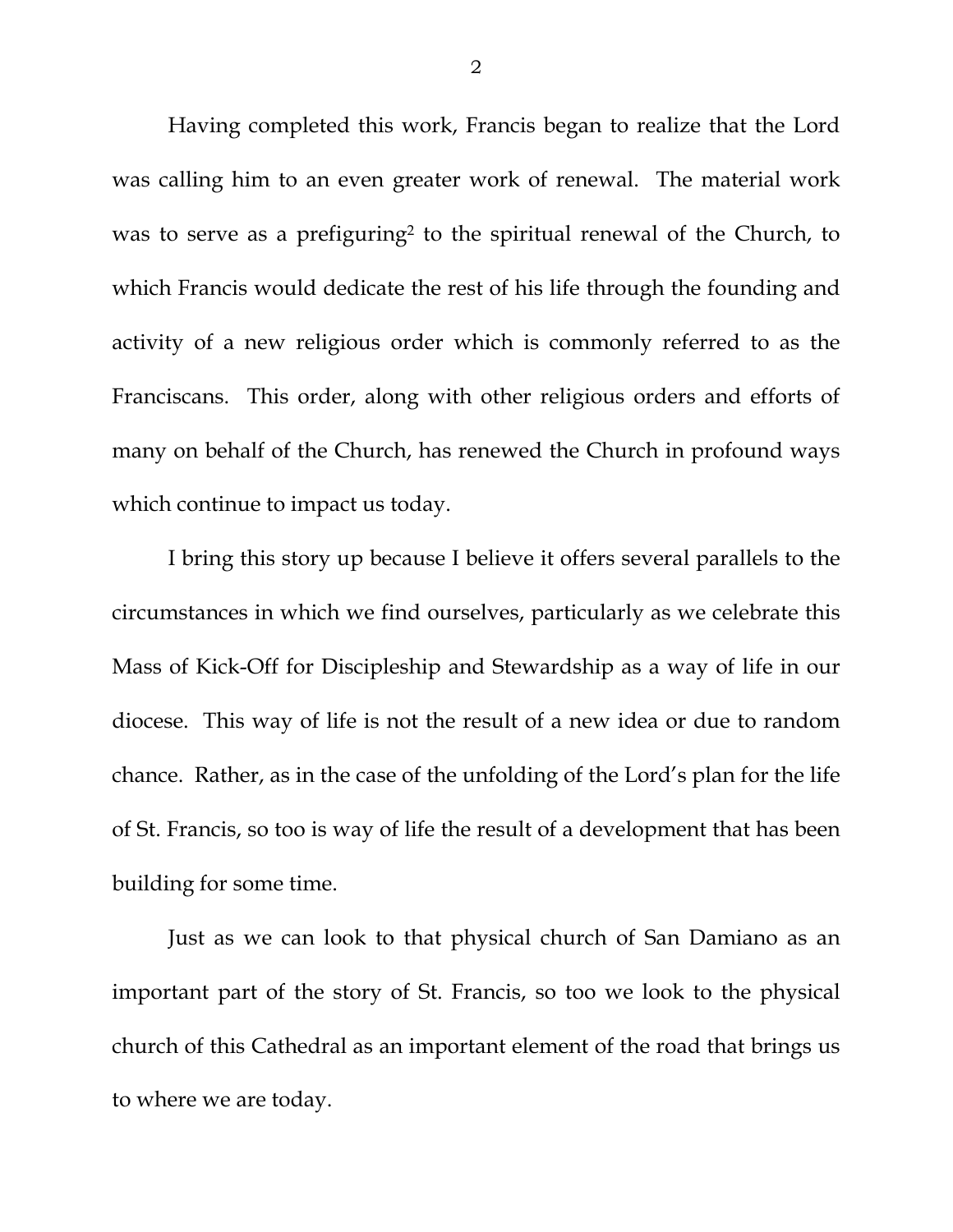In 1923, Pope Pius XI transferred the Episcopal See of our diocese from Alton to our present home of Springfield. Bishop James Griffin, the bishop of our diocese at the time, saw the need for a new cathedral, one that he said "would be worthy of our Catholic faith."3 The planning was begun, and on February 14, 1927, the official campaign to raise funds for the new cathedral was begun with the slogan: "It is God's work. God wills it." In just under two weeks, the campaign raised almost \$1 million from throughout the diocese. An editorial in the *Illinois State Journal* had the following summary of the campaign:

The enthusiasm with which Catholics of this diocese have rallied to the support of their faith and given their pledges to their Bishop's plan for development has afforded a spectacle of religious fervor and devotion not often witnessed in our times.4

After nearly 80 years as the spiritual heart of this diocese, the effects of age and usage were evident, and the need for a restoration became clear. My predecessor, Bishop George Lucas, initiated a restoration project and encouraged the faithful of the diocese to be a part of this renewal. In a letter sent to the Catholic households of the diocese, he said the following: "More than 80 years ago, our ancestors in faith prepared for the future of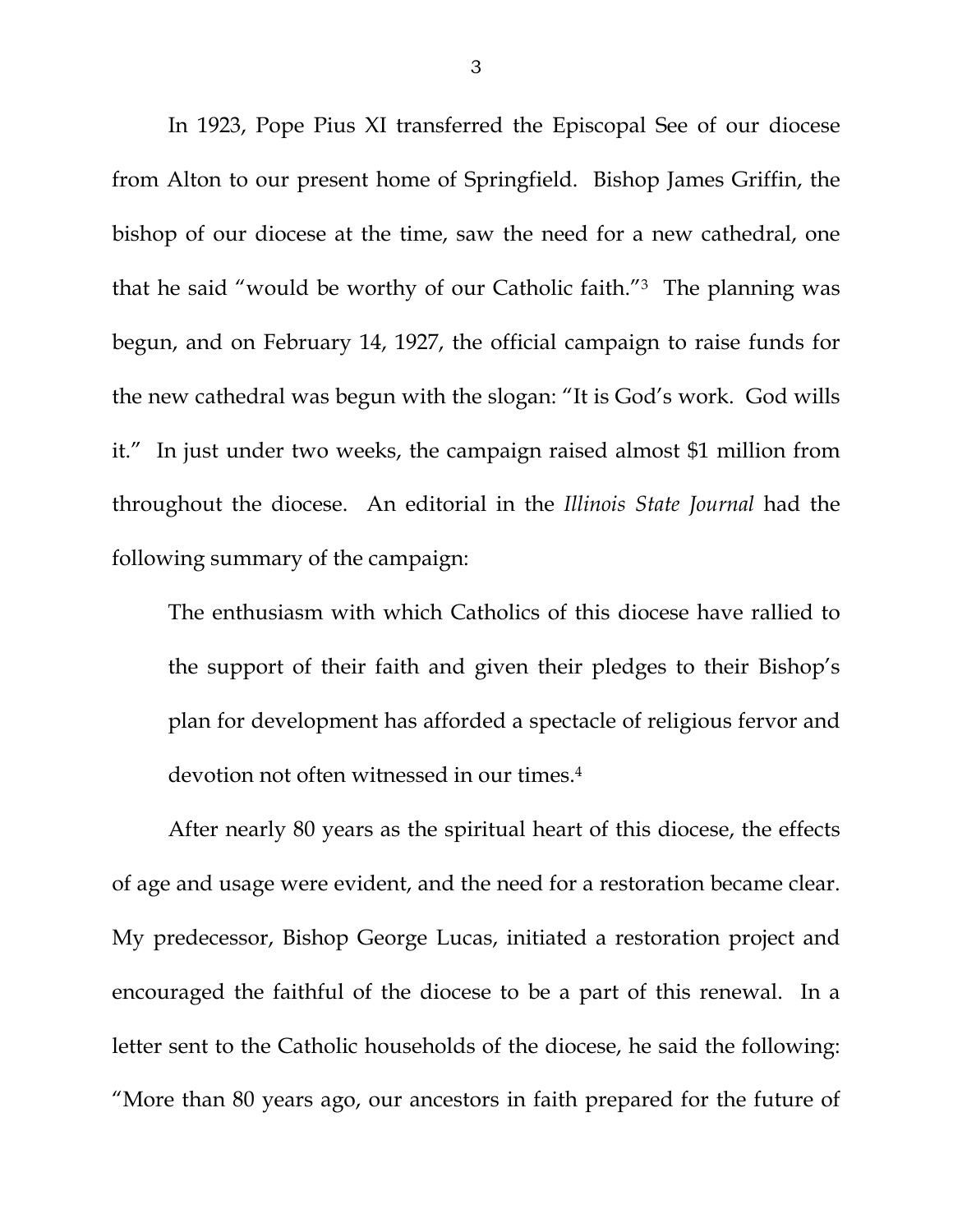our diocese by building our cathedral in Springfield…The time has come to address the needs of today and prepare our cathedral church for future generations."5 Once again, there was a very generous response from the faithful of the diocese, the fruits of which we enjoy today in this beautiful Cathedral.

Once again, in comparison to the story of St. Francis, we can see in the history of the building and renovation of this Cathedral as the Mother Church of our diocese an unfolding and a prefiguring of something to follow, namely, the spiritual renewal of our diocese through a way of life centered on discipleship and stewardship. I am not suggesting that the material work done on this Cathedral by my predecessors is of lesser importance to the work that lies ahead of us now. Rather, it is an essential part of the foundation upon which we are building, for the work done in the past was not just material, but was very much rooted in faith and bears the marks of stewardship and discipleship.

Such is the case in the example of the life of St. Francis. While he was laboring at the physical renewal of the churches, he was also undergoing a spiritual conversion toward humility and poverty, gathering to him others who desired the same way of life. In other words, he was not unconcerned

4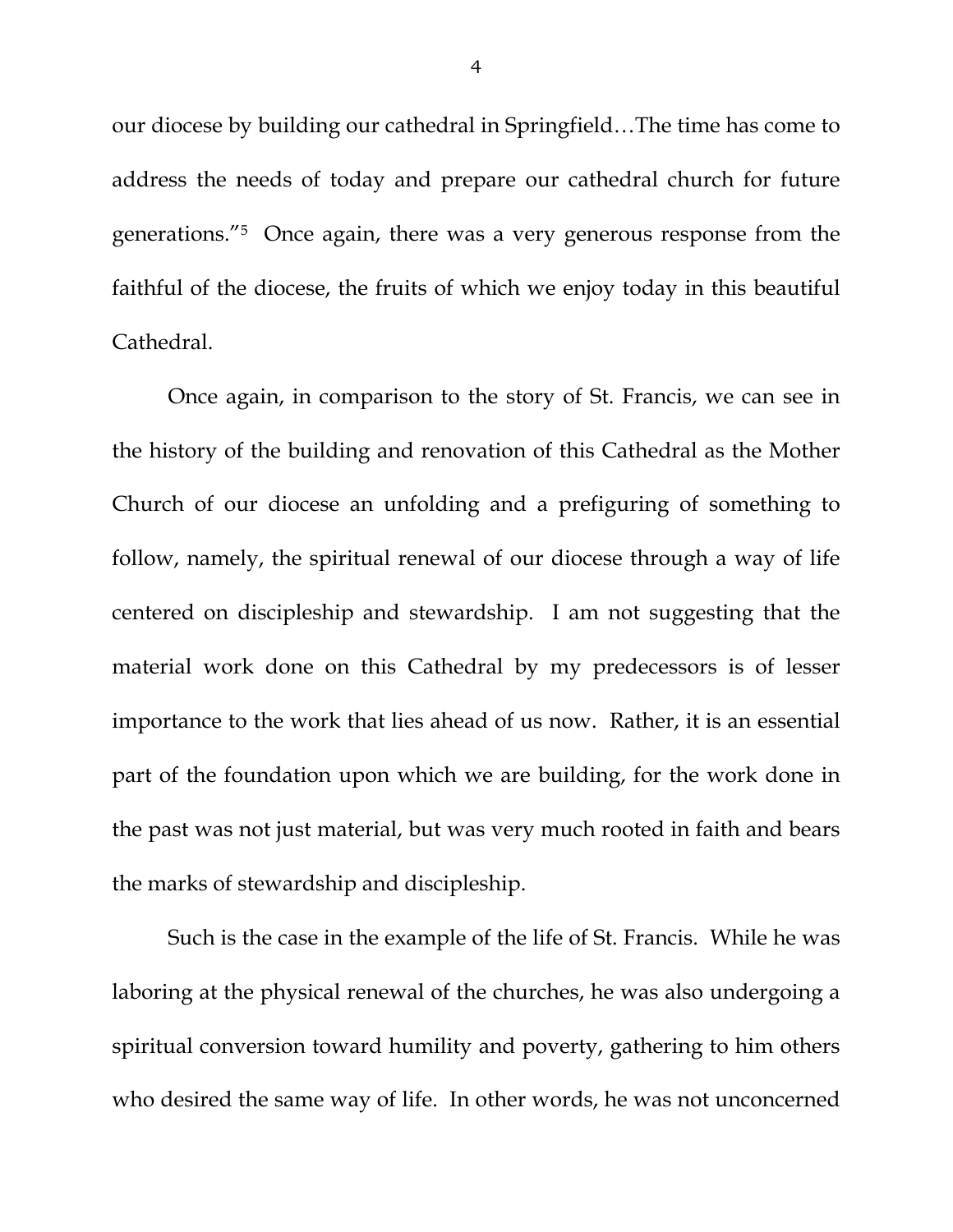with the necessity to grow as a more dedicated disciple of Jesus Christ; so too with the history of our diocese. We have much for which to be grateful as we are the recipients of a solid spiritual heritage that goes far beyond the physical churches in which we gather each Sunday.

At the same time, however, I echo what Bishop Lucas said nearly ten years ago, that the time has come to address the needs of today and prepare our diocese for future generations. One of the greatest areas for concern is a trend noticed throughout the country: that of the decreasing Sunday Mass attendance, as seen in our yearly October Count report. When I received my first report after becoming Bishop of the Diocese of Springfield in Illinois in 2010, I was shocked to see a cumulative decrease of almost 30 percent during the preceding fifteen years prior to my arrival beginning in 2010.6 That decrease would exceed 30 percent in 2011.7

Even in those parishes that were not losing numbers, my sense is that too many of our parishes are in a maintenance mode. Over the past five years, I have visited every parish in our diocese. The occasion of a bishop's visit to a parish is often a cause for parishioners' anxiety, sometimes positive, sometimes negative. Positive anxiety arises on joyful occasions for the bishop's visit, such as a parish jubilee, when people are anxious that all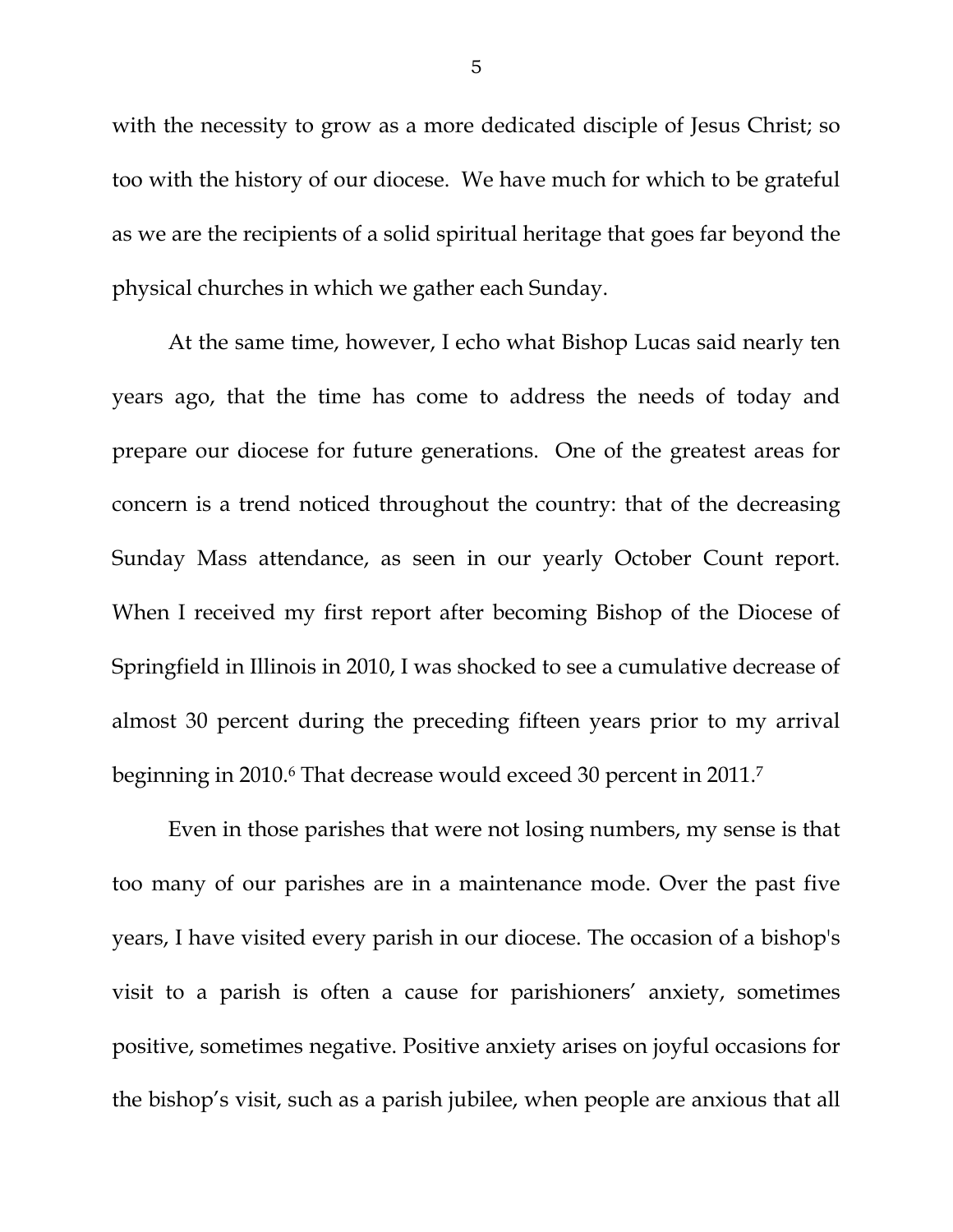will go well. But far too often, as I visit parishes, people are nervous that my visit may portend something ominous for their parish and greet me by saying, "Bishop, please don't close our parish!"

Well, I have been Bishop of this diocese for five and a half years, and I hope that people have noticed by now that it has not been my practice to close or consolidate parishes. There are different models for parish life. One model is the mega-church that provides a full range of ministries. But not every parish needs to be a mega-church. In my pastoral letter on building a culture of growth in the Church that I published last year, I gave the example of Subway sandwich shops. 8 Many people would be surprised to learn that Subway sandwich shops have the most locations worldwide of all fast-food restaurants. But they don't try to do everything. If you want steak and lobster, you don't go to Subway! But if you are hungry, you can get fed there. I don't mean to make this sound like a commercial for Subway sandwiches, but as I make my way around the diocese visiting parishes, I have noticed many small towns that have a Subway sandwich shop. On seeing them, I have often thought that if there is a Subway sandwich shop feeding the people of this town, there should be a Catholic church to feed their spiritual needs, too!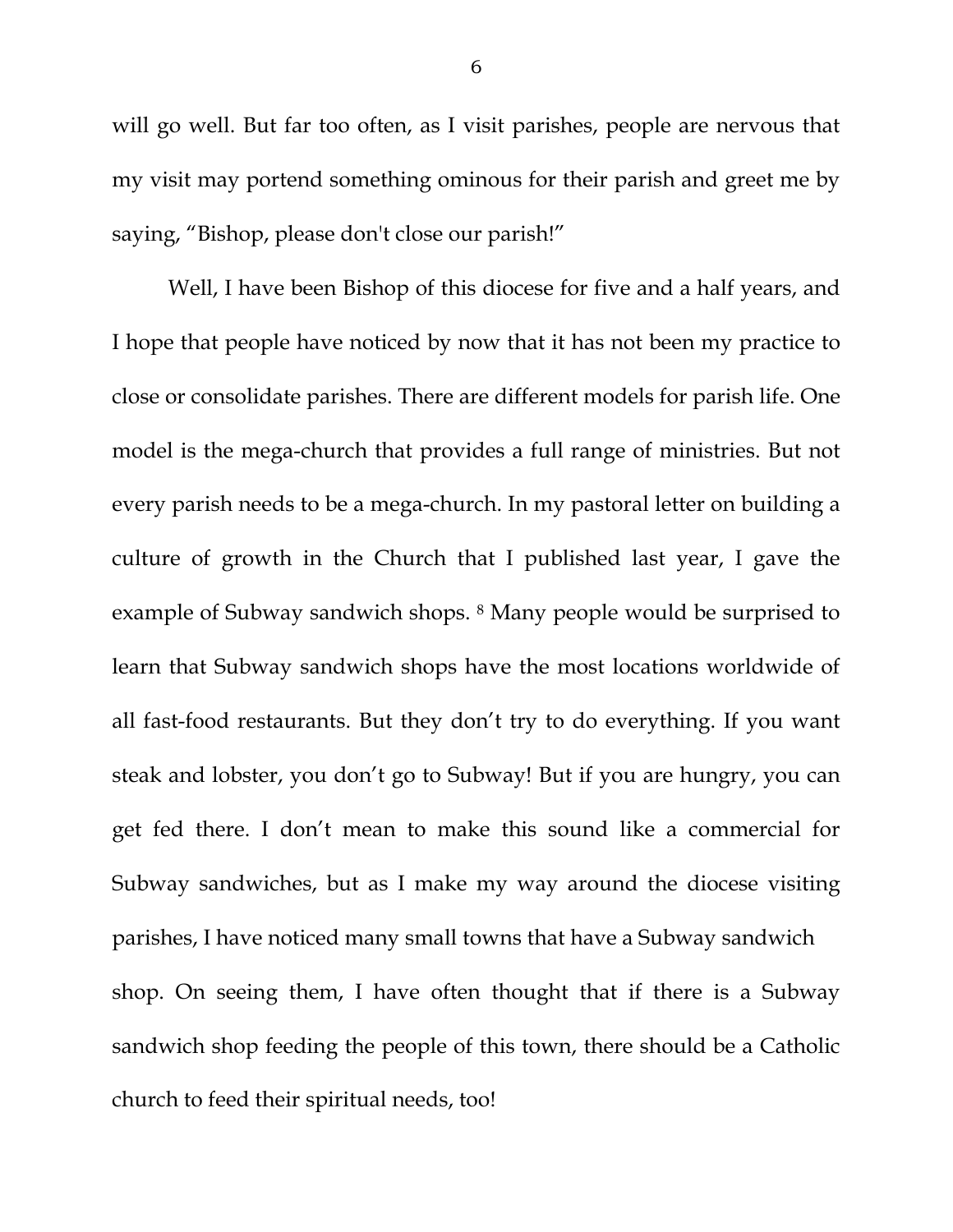My hope is that we can seek to move from "maintenance mode" to "growth mode." It is easy to fall into a sense of complacency whereby the status quo is considered sufficient as we move forward. Over the past couple of years, I have given much thought to how it is that we can begin a process of strategic planning for growth in the Church here in our diocese. The growth envisioned is far more than just a quantitative increase in the number of people or the amount of money available to our parishes and the diocese. It is also essential to ensure that we give significant attention to the qualitative growth that will guarantee sustainability for generations that follow.

Through prayer, discernment, and consultation from others, it has become evident that the Lord is inviting us to more fully embrace our call to discipleship out of which necessarily follows a life of stewardship.9 Once again, we can look to the building of this Cathedral as a prefiguring of this path which we have begun to follow. When preparing for the designs of this Cathedral, Bishop Griffin travelled to Europe to examine various architectural styles for this church. In a similar manner, in September 2014, several leaders from the diocese and I traveled by bus to southeast Kansas to meet with some of the leadership of the Diocese of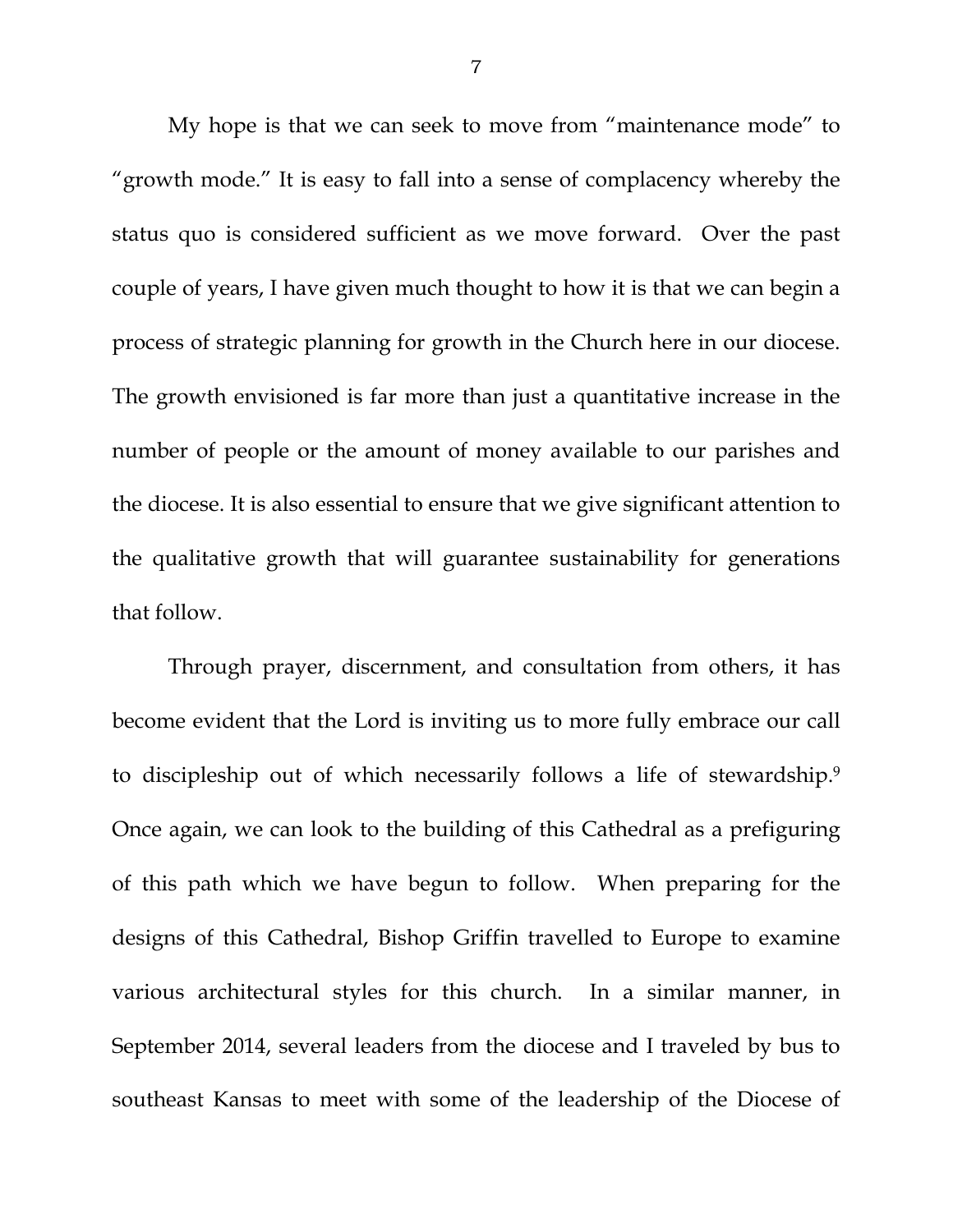Wichita, where the Bishop of the diocese was formerly a priest and Vicar General of our diocese, Bishop Carl Kemme. The goal of our visit was to learn some lessons from them about their model of stewardship, a model that has been extremely successful.

The resulting product in both cases, however, is no mere replica of the model studied. While we notice several elements of this Cathedral found in other churches, this structure is wholly unique to us; so too with our plan for stewardship and discipleship. While you may hear several references and see many similarities to the model in the Diocese of Wichita, what we have here is unique to us, and it reflects who *we* are as a diocese and the needs for growth that *we* have moving forward. Ultimately, though, we are not talking about a Wichita model or a Springfield model for stewardship and discipleship, but God's call to be stewards and disciples as reflected in the Sacred Scriptures. The Bible gives examples of people like Abraham giving the first fruits of their crops, their cattle and their produce to the priests as an offering to God. This is where the notion of tithing comes from, which literally means ten percent. There are different formulas for apportioning that ten percent to the parish, to the diocese and to other charities, and I will be discussing with our diocesan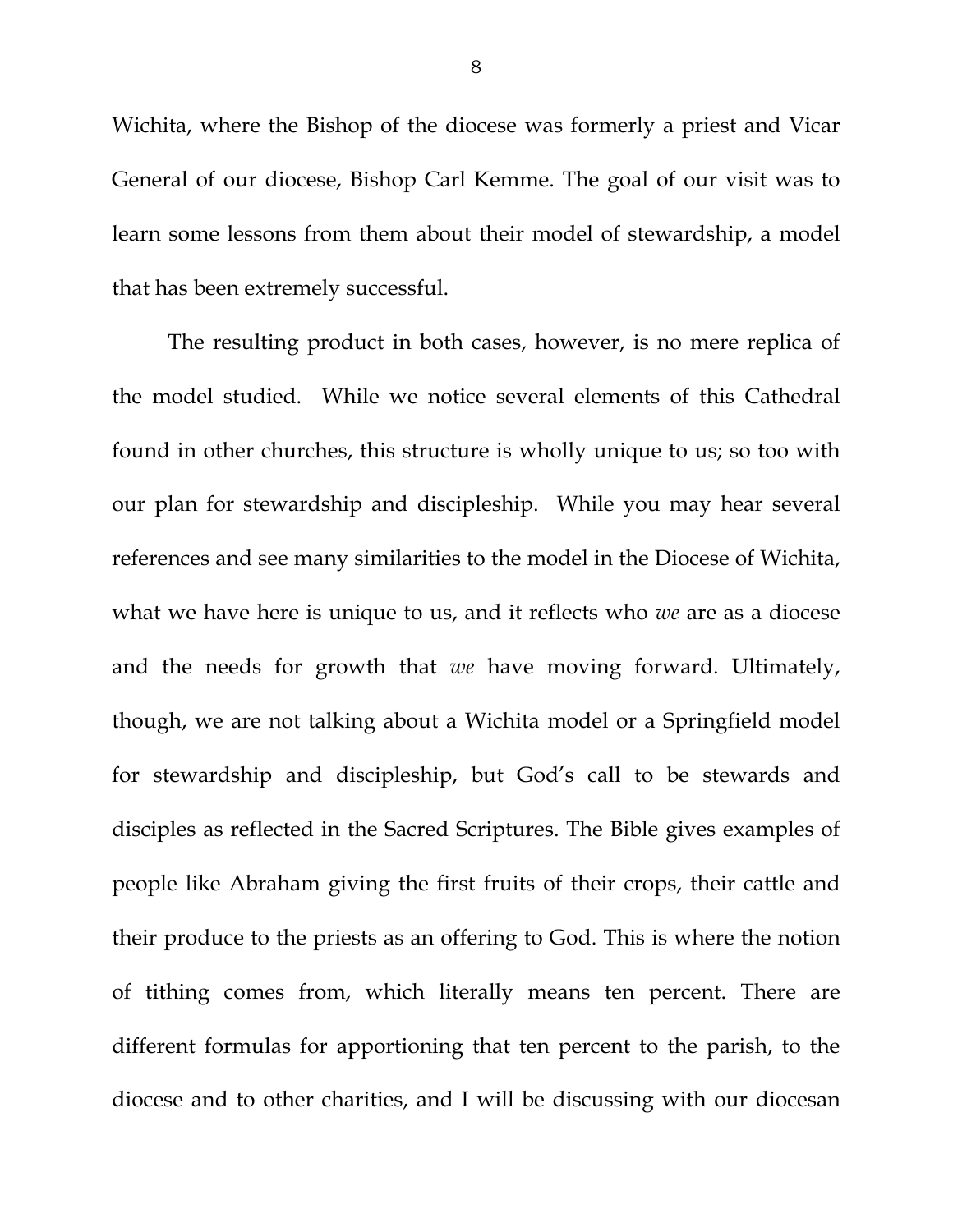consultative bodies the best way to practice tithing in our diocese. Whatever percentage is adopted, however, the important point of the scriptural notion of tithing and stewardship is that we give the first fruits to God, not just what is leftover.

Stewardship recognizes that everything we have comes from God. We are stewards whether we recognize it or not and whether we like it or not. Stewardship from God's perspective is that He has given us gifts to be used not just selfishly for ourselves, but to be shared with others. Even private property must be seen as simply holding legal title in trust for the benefit of others, not just for myself. Becoming a disciple means making an intentional decision to accept the Lord's call to follow Him and live the discipleship and stewardship way of life.

I am aware that such a plan for growth is ambitious, but it is one about which I am very optimistic, especially given my familiarity with what this diocese has to offer and the many ways in which various groups are already poised to contribute to that growth. One group that I would like to acknowledge in a particular way is the priests of our diocese.

Our priests are at the very heart of our journey forward. As Catholics, we rely first and foremost on God's grace. This grace comes to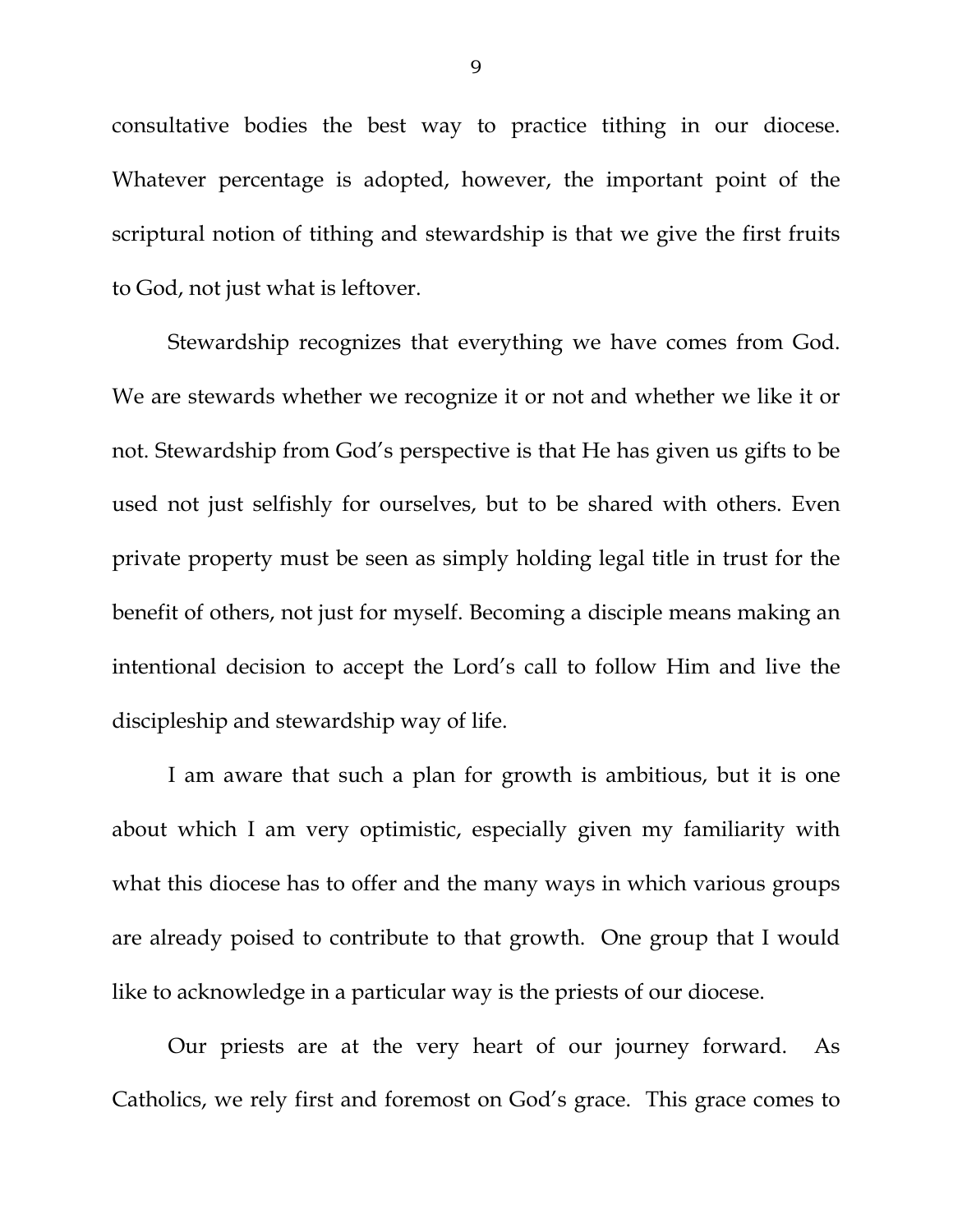us through the sacraments of the Church of which the priests are the minsters. In a special way, it is the priest who celebrates the Eucharist for us, feeding us with the Bread of Life, nourishing and strengthening us for this journey. Without the Eucharist, this way of life will never succeed. Without priests, we will not have the Eucharist. Therefore, we need our priests for this journey.

I am very grateful for the fidelity with which our priests serve the diocese. They are men committed to the building up of the Kingdom and to the salvation of the souls of those in our diocese and beyond. Their example of tireless dedication is an inspiration to me and to all of us of how we are called to likewise serve the Lord as committed disciples of Jesus Christ. It is their joyful, humble example that is, I believe, one of the major factors contributing to the growth in the number of seminarians studying for the priesthood in our diocese. They too, are signs of hope and encouragement to us as we continue this journey.

Our priests are also models of stewardship, often in ways unknown and unseen to the faithful. In many ways, they demonstrate a steward's heart by gratefully offering their gifts for the good of others. All priests and religious give of their time, talent and treasure in lives of service. Those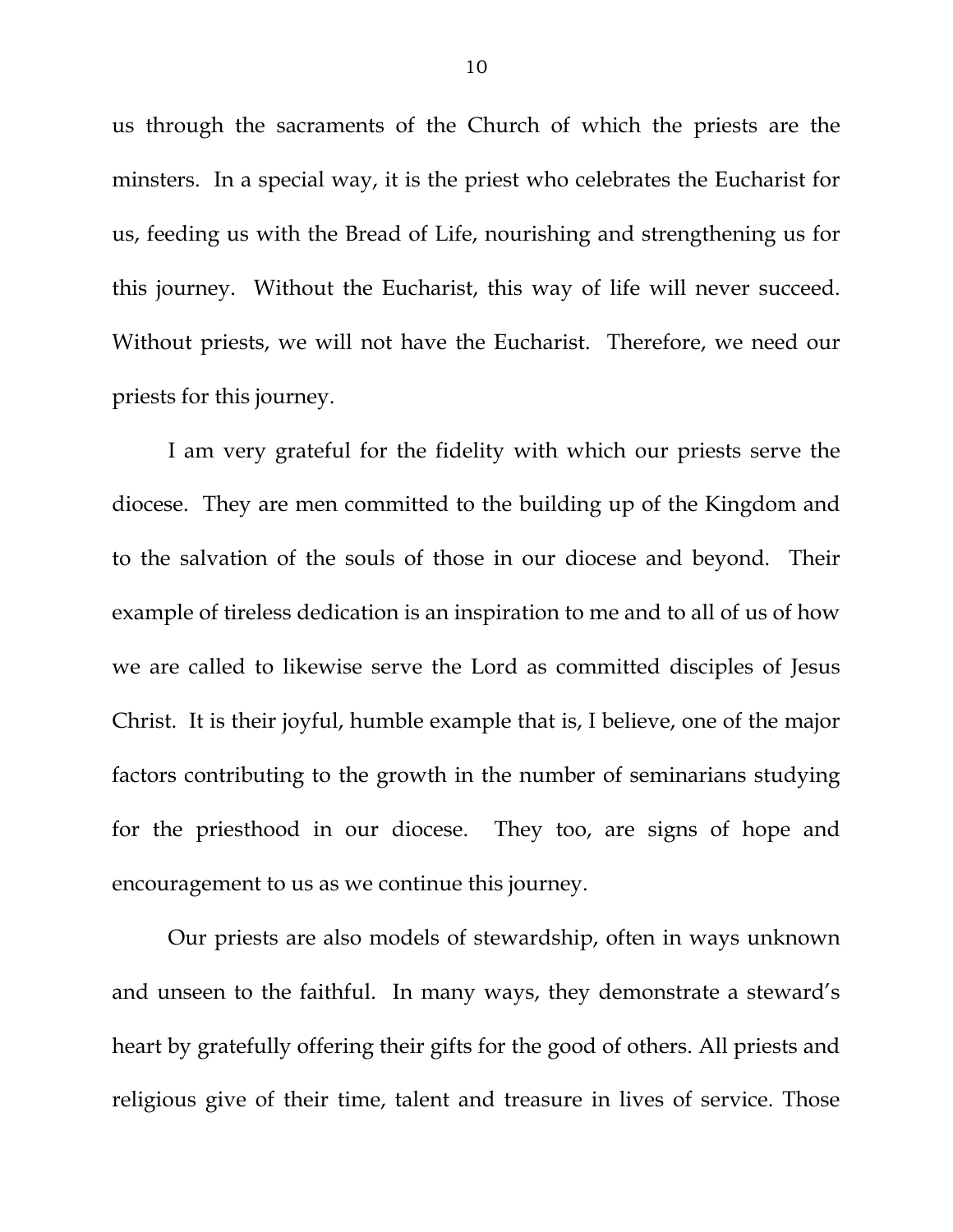who enter religious life make a financial sacrifice by taking a vow of poverty. Although diocesan priests do not take a vow of poverty, we are paid a salary out of which we are expected to respond generously to the needs of others. In my case, in recent years I have been giving about 25% of my personal income to charity. I don't say this to boast, but to lead by example and to let you know that I am not asking anyone to do something that I don't do myself.

As we continue our celebration of the Mass, let us be grateful for the many ways in which those who have gone before us have offered their gifts to build the foundation on which we now stand. May the enthusiasm of our diocese mirror that of the faithful of previous generations who gave of themselves so generously. May we seek to be intentional disciples of the Lord and good stewards of the gifts entrusted to us for the growth of the Church as we journey together toward our inheritance in the glory of Heaven.

May God give us this grace. Amen.